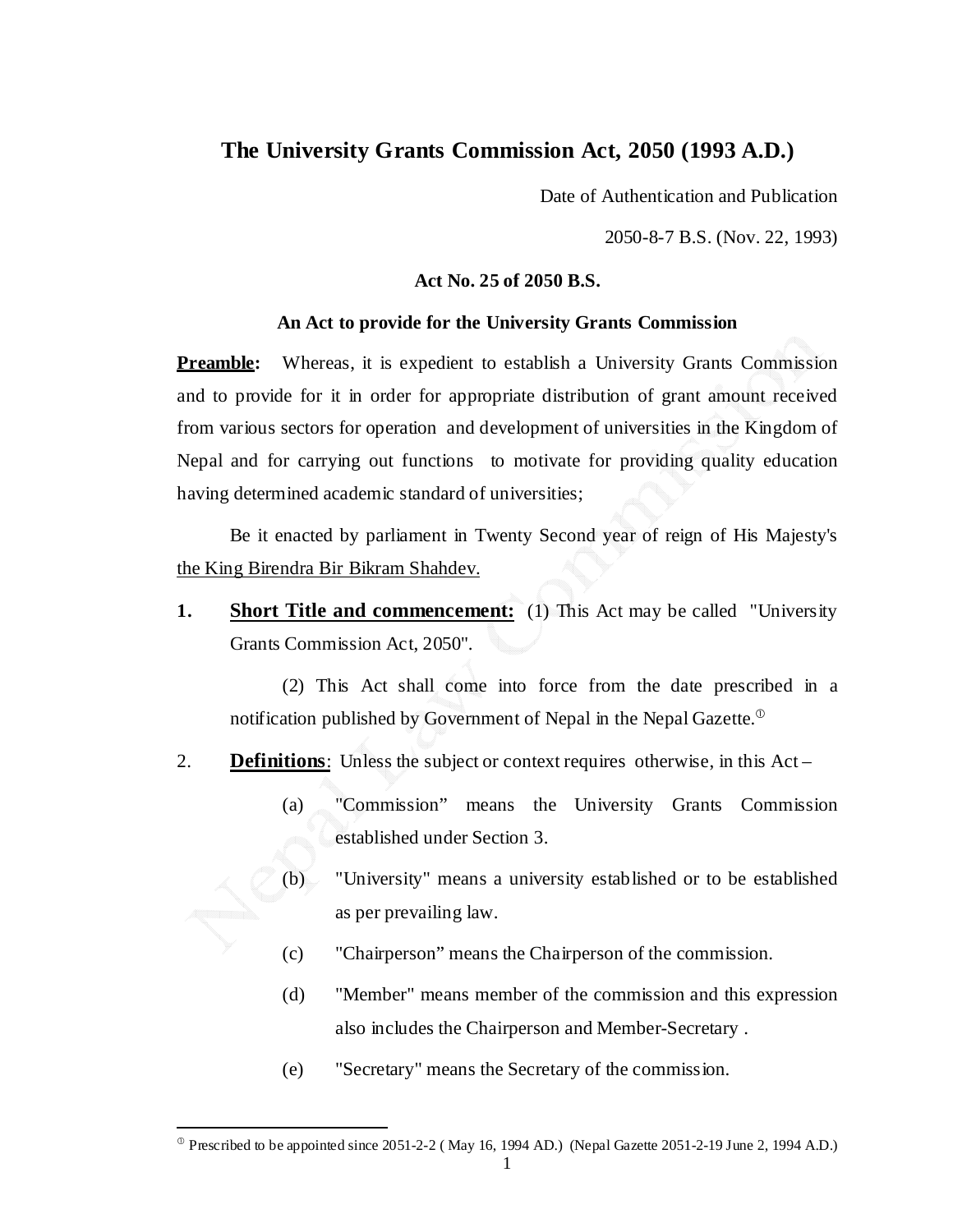- (f) "Prescribed" or "as prescribed" means prescribed or as prescribed in the Rules framed under this Act.
- 3. **Establishment of Commission:** (1) There shall be established a University Grants Commission for appropriate distribution of grants amount received from various sectors for operation and development of universities in the Kingdom of Nepal and for providing quality education having determined academic standard of university.

 (2) The commission shall be called University Grants Commission in English language.

- (3) Office of the commission shall be located at Kathmandu Valley.
- 4. **Commission to be an Autonomous Body:** (1) The commission shall be an autonomous body corporate having perpetual succession.

 (2) The commission shall have its separate seal for all of its activities.

 (3) The commission may, like an individual, acquire, use, sell or dispose of movable and immovable property in any manner.

 (4) The commission may file case as an individual and a case may be filed against the commission as well in its name.

- 5. **Composition of Commission**: (1) Composition tion of the commission established under Sub-section (1) of Section 3 shall be as follows: -
	- (a) The person nominated by Government of Nepal from amongst renowned educationists –Chairperson
	- (b) Two Vice-Chancellors nominated by Government of Nepal from amongst Vice-Chancellors of Universities – Member
	- (c) Member (Education Sector), National Planning Commission –Member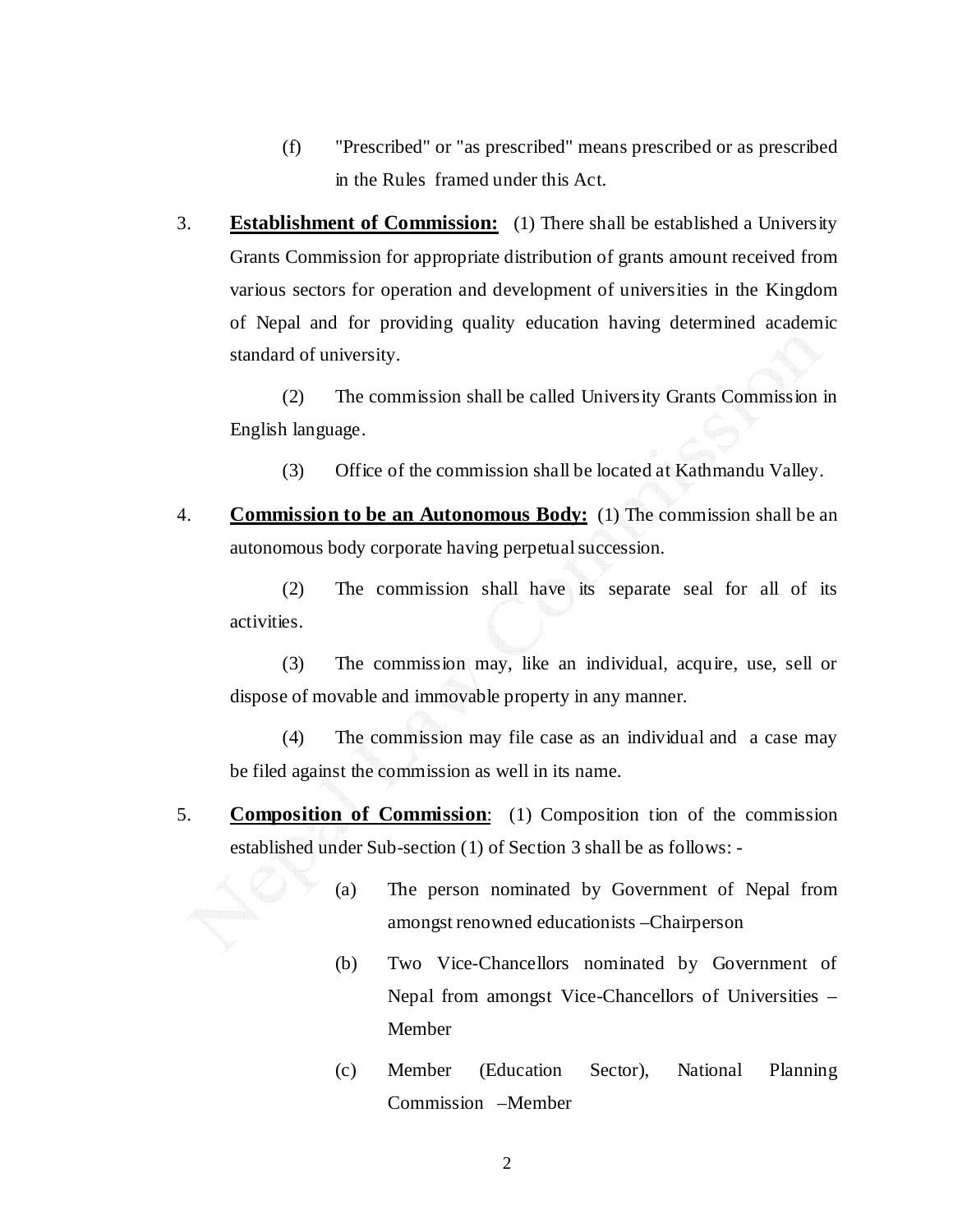- (d) Secretary, Ministry of Education, Culture and Social Welfare –Member
- (e) Secretary, Ministry of Finance –Member
- (f) Two persons nominated by Government of Nepal from amongst learned persons making special contribution in higher education and senior professors–Member
- (g) Two persons nominated by Government of Nepal from amongst persons of different walks of life making special contribution in education–Member
- (h) Secretary–Member Secretary

 (2) The terms of office of nominated members shall be of four years and they may be reappointed upon expiry of the terms of office.

 (3) Government of Nepal may, on the recommendation of the commission along with reasons, alter the members of the commission upon publishing a Notification in the Nepal Gazette.

- 6. **Functions, Duties and Powers of the Commission**: (1) Functions, duties and powers of the commission shall be as follows: –
	- (a) To provide consultation to Government of Nepal with regard to establishing university;
	- (b) To formulate policies with regard to providing grants amount received from various sectors to universities;
	- (c) To provide grants to universities and to ask for additional grants and to recommend universities for this purpose to the concerned bodies;
	- (d) To cause to maintain coordination amongst universities for making academic programs to be conducted as per universities standard;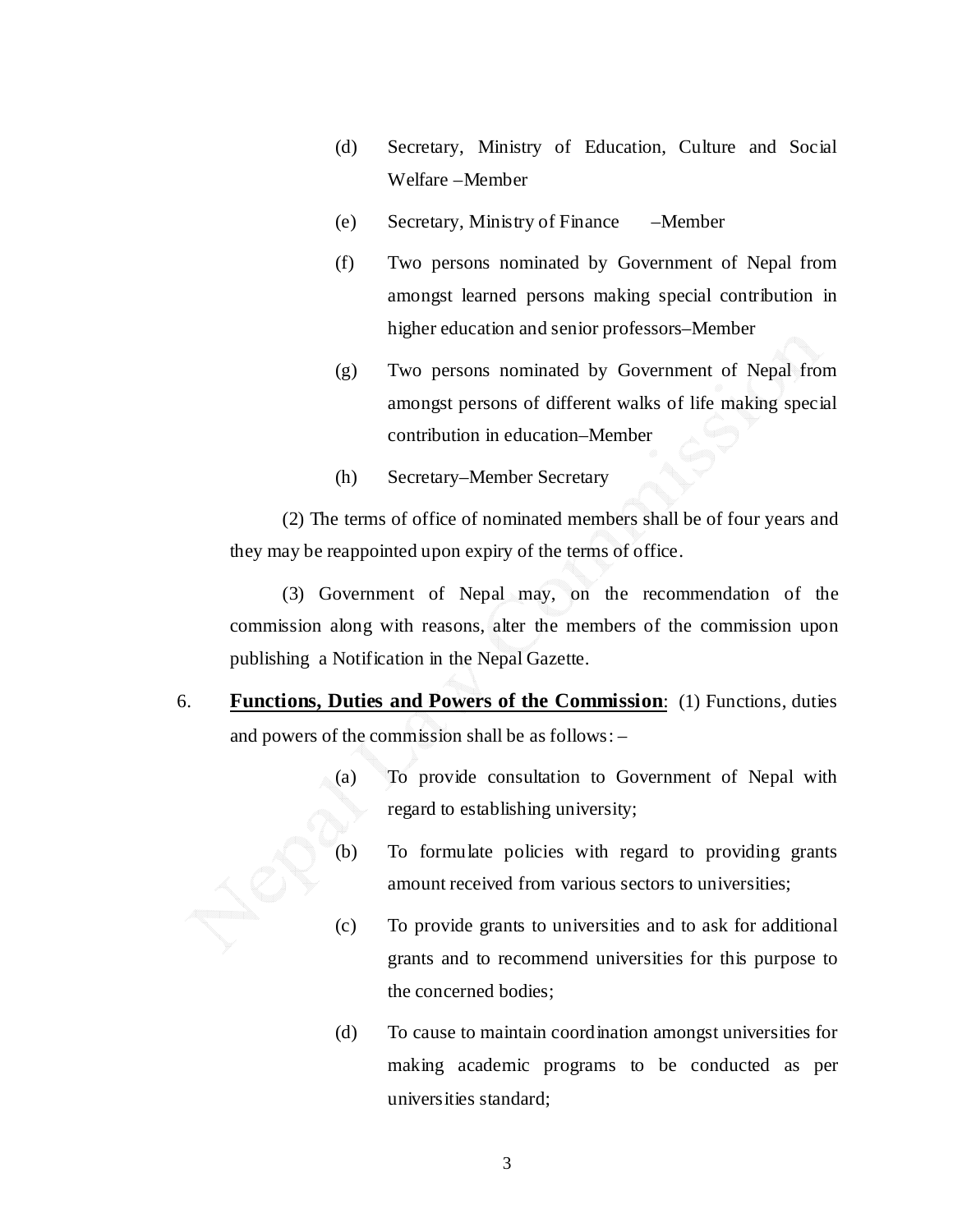- (e) To design appropriate programs for enhancement of academic standard;
- (f) To make necessary provisions with regard to maintaining appropriate academic standard in universities;
- (g) To make necessary provisions with regard to exchange of scholarship and fellowship with universities or academic institutions within and outside Nepal.
- (h) To maintain coordination amongst universities;
- (i) To submit annual report of acts and activities of the commission to Government of Nepal; and
- (j) To carryout other functions as prescribed for fulfilling objectives of the commission.

 (2) The commission may, if it deems necessary, seek advices from any native or foreign expert or consultant.

- 7. **Particulars may be Asked**: (1) The commission may, in connection with the functions and duties referred to in Section 6, ask for necessary particulars relating to financial transaction, the present fund, academic programs, curricula or other activities of any university or academic institutions being run there under, and it shall be the duty of the concerned university to make available such particulars.
- 8. **Meetings of Commission**: (1) Meeting of the commission shall be held at least for once in a month.

 (2) The Chairperson shall preside over meetings of the commission and in his/her absence; the member designated by the Chairperson shall preside over the meeting of the commission.

 (3) If fifty percent of the total members of the commission are present, it shall be deemed to have constituted quorum for meeting of the commission.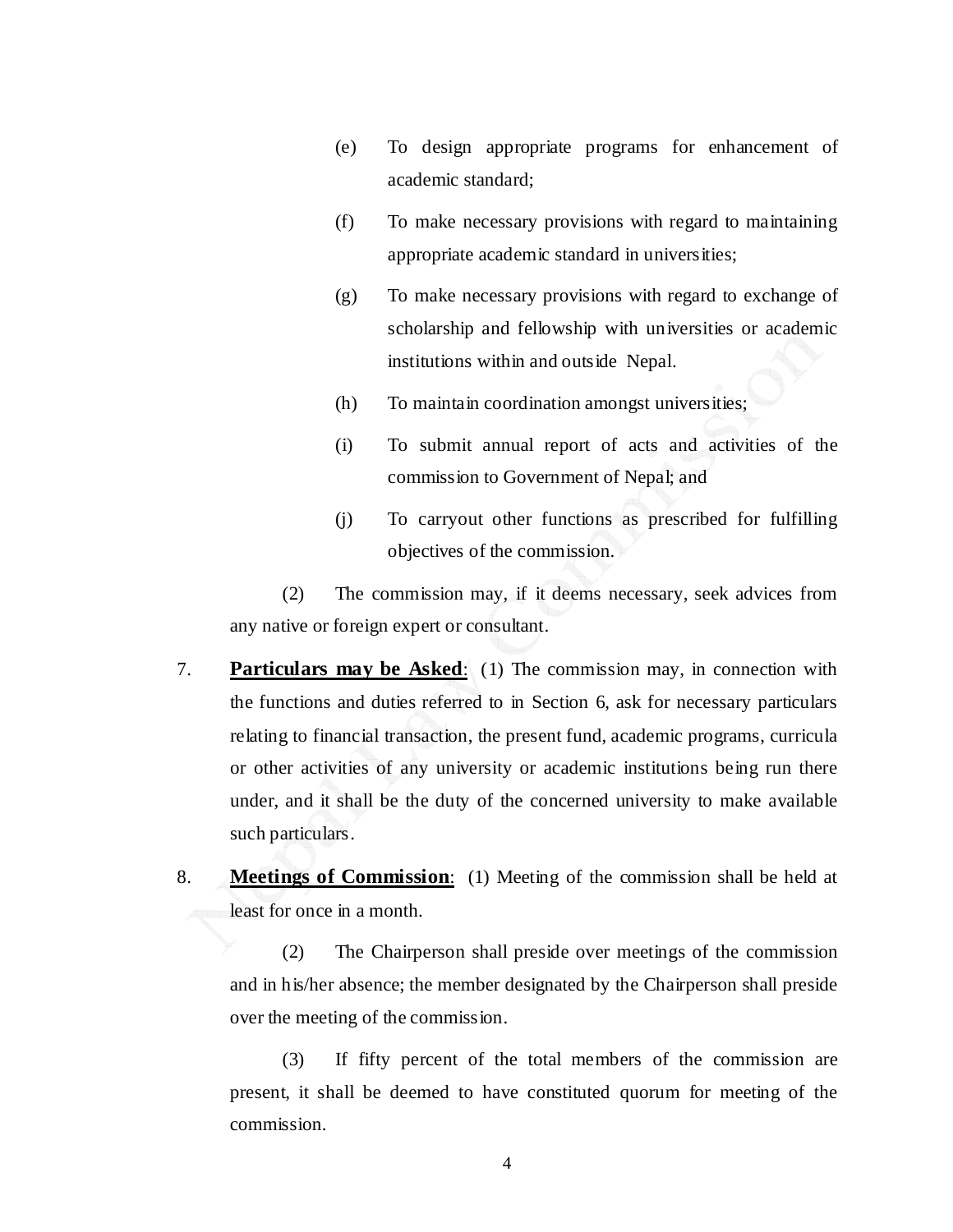(4) The Member-Secretary shall authenticate the decisions of meetings of the commission.

 (5) Other procedures relating to the meetings of the commission shall be as determined by the commission.

9. **Committees or sub-committees may be formed**: (1) The commission may form committees or sub-committees as may be necessary for carrying out any function that it has to carryout pursuant to this Act or Rules framed under this Act.

 (2) Functions, duties, powers and procedures of the committees or sub-committees to be formed pursuant to Sub-section (1) shall be as prescribed by the commission.

- 10. **Consultation with the Commission to Establish University**: Government of Nepal shall consultat with the commission with regard to establishment of a new university.
- 11. **Grants to Universities:** (1) Notwithstanding anything contained in prevailing Nepal law, the grants to be made available to universities after commencement of this Act shall be made available through the commission.

 (2) The commission may recommend the university fulfilling the prescribed conditions for grants before any other organization.

 (3) The Commission may provide financial assistance to the private colleges having fulfilled the prescribed conditions.

 (4) Other provisions relating to grants to be given to universities shall be as prescribed.

## 12. **Functions, Duties and Powers and Terms and Conditions of Service of Chairperson**:

 (1) The functions, duties and powers and terms and conditions of service of the Chairperson shall be as prescribed.

(2) The Chairperson shall be an official working for full time.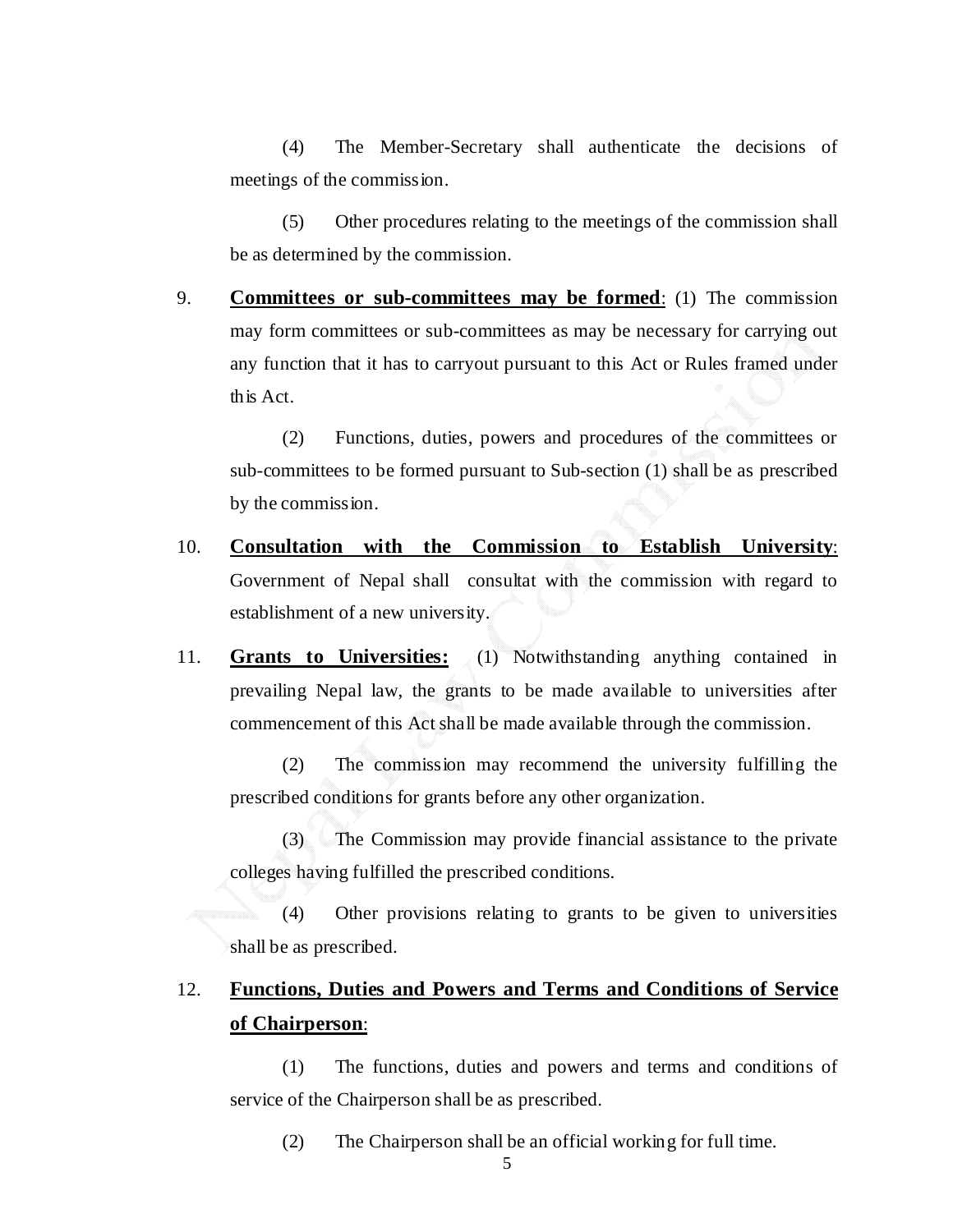13. **Secretariat of Commission** : (1) There shall be a secretariat for functioning and administrative activities of the commission.

 (2) The Secretary shall operate daily business of the commission under the supervision of the Chairperson.

- (3) Government of Nepal shall appoint the Secretary.
- (4) The term of office of the Secretary shall be of four years.

 (5) The functions, duties, powers, remuneration and facilities of the Secretary shall be as prescribed.

14. **Provisions Relating to Employees**: (1) There shall be employees in the commission as may be necessary.

 (2) The potions, qualification and remuneration and other facilities of the employees needed for the commission shall be as prescribed.

- 15. **Fund of Commission**: (1) There shall be a separate fund of the commission and the following amounts shall be deposited in the fund: –
	- (a) Amounts received from Government of Nepal,
	- (b) Amounts received from international organization, association or foreign government or agency,
	- (c) Amounts received from any other source.

 (2) In case the commission has to receive any amount pursuant to Clause (b) of Sub-section (1), it shall be received through Government of Nepal.

 (3) Amounts to be collected in the fund of the commission shall be deposited at any bank in Nepal and the operation of the account shall be as prescribed.

 (4) Entire expenses to be made by the commission shall be borne from the fund referred to in Sub-section (1).